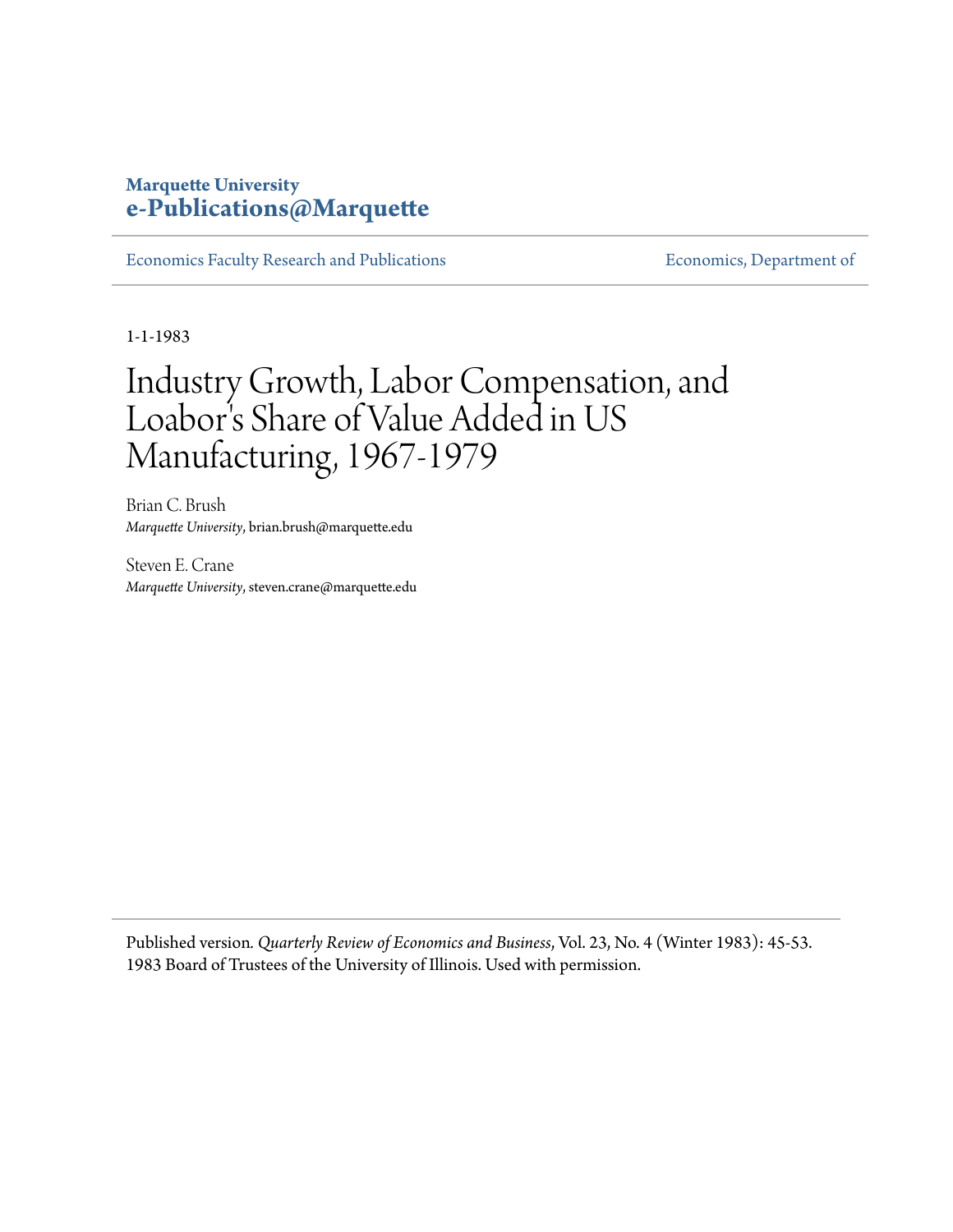# Industry Growth, Labor Compensation, and Labor's Share of Value Added in US Manufacturing, 1967-1979

# *Brian C. Brush* and *Steven E. Crane\**

The alleged "constancy" over time of labor's share of aggregate national income in the US has been a subject of considerable controversy.<sup>1</sup> However, it does seem reasonably clear that, for the *manufacturing* sector, the ratio of labor income to value added was relatively stable over the first half of the twentieth century.<sup>2</sup> This does not imply, of course, that labor's share of value added was stable in any *particular* manufacturing industry. And just as changes in labor'! aggregate share may affect economy-wide performance, industry-specific changes over time in labor's share may well have important consequences for individual industry performance.

In a recent survey of 17 OECD countries, Martin Paldam [9] found that, since 1950, there has been a general upward trend in economy-wide measures of labor's share. He suggested that, in a number of countries, capital's share has fallen to a level too low to sustain a long-run rate of growth necessary for the maintenance of full employment. In a similar vein, but at a much lower level of aggregation, Peter F. Drucker [2] has argued that in some individual US manufacturing industries increasing wages and benefits have pushed labor's share upward to the point where it now impedes capital formation, resulting in a loss of international competitiveness, decreases in employment, and, by implication, stagnation.

Our primary focus is on individual industries in the manufacturing sector. The purpose of this paper is to examine statistically the relationships among labor compensation rates, labor's share of value added, and industry growth for a large sample of US manufacturing industries over the period 1967- 1979. Our principal conclusions are twofold: (1) Wage or compensation rate increases do not appear to have been a general cause of either increases in labor's share or industry stagnation; and  $(2)$  Industry stagnation, whatever its cause, may well result in an increase in labor's share of value added. These conclusions, while tentative, should be of considerable interest to those concerned with the role of labor costs in industrial decline.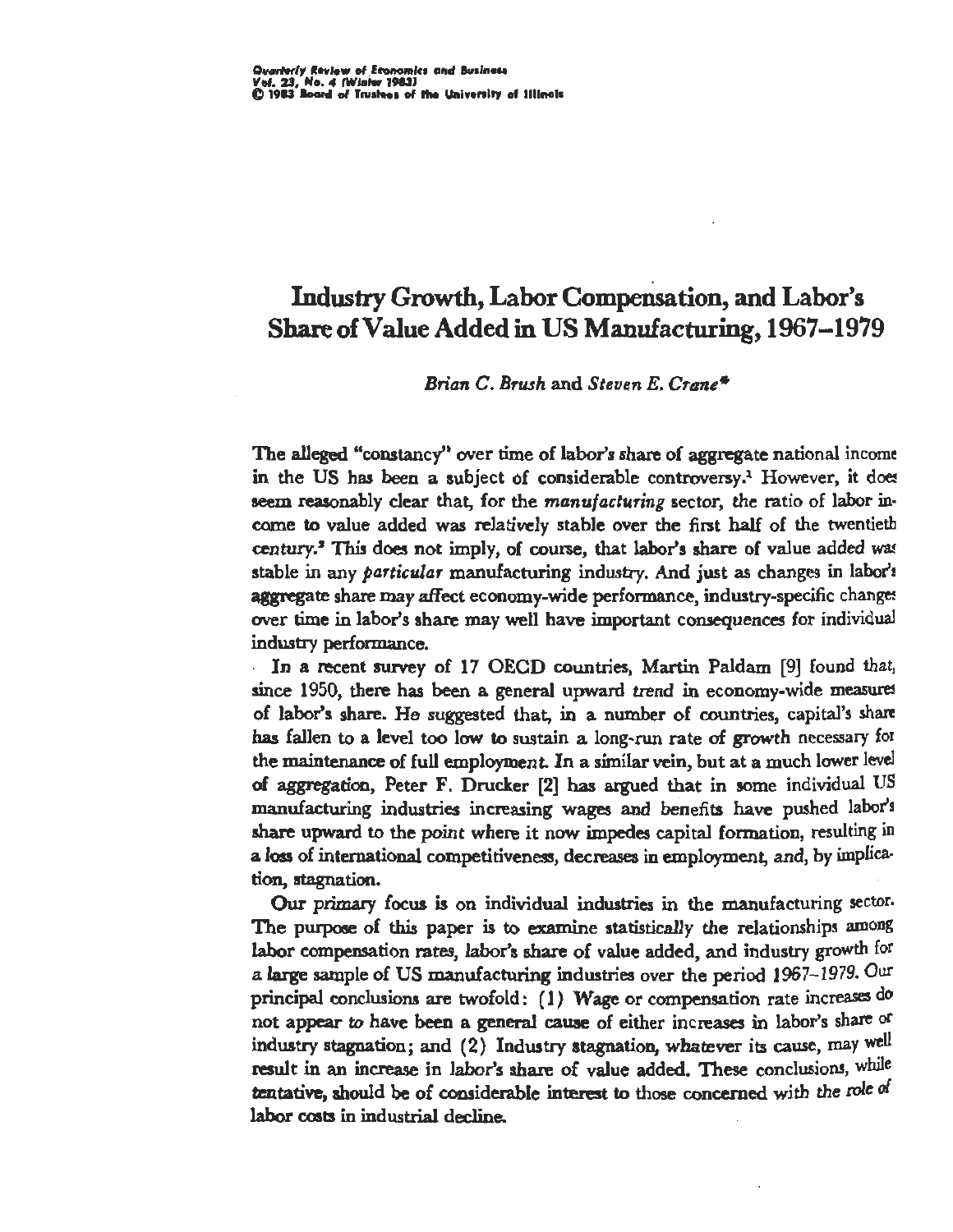#### **LABOR'S SHARE OF VALUE ADDED**

Labor's share of value added<sup>8</sup> can be measured in different ways, possibly **with** different results. Therefore, three alternative measures of labor's share of **value** added are employed in this study: 1) the ratio of total labor costs to value added; 2) the ratio of total employee compensation to value added; and **3) the** ratio of total production worker wages to value added. All data are from the *Annual Survey of Manufactures* [12].

"Total labor costs" comprises all wages, salaries, and fringe benefits for all **employees** and best measures labor costs from the perspective of the employer. **Total** employee compensation is our name for a measure that deducts from total labor costs all government-mandated benefit programs -- primarily social security, unemployment compensation, and workmen's compensation. Total **employee** compensation may be a better measure of what labor actually receives and what it bargains for. The third measure is the least complete, covering only wages, but it has the advantage of focusing on the group of workers most heavily involved in the collective bargaining process.

Table 1 presents aggregate data on our three measures of labor's share of value added for the entire manufacturing sector for various years from 1967 to 1979. These aggregate data reveal a decline in labor's share of value added over the period, in contrast to the historical pattern noted above. And the share of production worker wages was apparently already much lower in 1967 than it **was** during the first half-of this century.'

Several points should be made about the data in Table 1. These data relate only to the manufacturing sector, which has been declining in relative importance in the US economy. Between 1950 and 1979, manufacturing employment as a share of total nonagricultural employment fell from 33.7 percent to 23.4 **percent.**<sup>5</sup> Also, a falling labor share in the manufacturing sector is, of course, **perfectly** consistent with a rising labor share in the economy as a whole.

It is also worth noting that the figures reported in Table 1 are quite a bit **lower** than those usually reported for the manufacturing sector. This is because **our data** show labor's share of "value added," as defined by the Bureau of the Census, while the data usually reported, from the Bureau of Economic Analysis,

**Table** 1

Labor's Share of Value Added in Manufacturing

| Year | Total Labor Cost<br>as a Z of Value<br>Added | Total Employee<br>Compensation<br>as a % of Value<br>Added | Production Worker<br>Wages as a Z of<br>Value Added |
|------|----------------------------------------------|------------------------------------------------------------|-----------------------------------------------------|
| 1967 | 52.9                                         | 50.4                                                       | 31.1                                                |
| 1971 | 52.8                                         | 50.1                                                       | 29.7                                                |
| 1975 | 51.1                                         | 48.0                                                       | 27.4                                                |
| 1979 | 48.6                                         | 45.2                                                       | 25.8                                                |

Source: Computed from data in Annual Survey of Manufactures [12].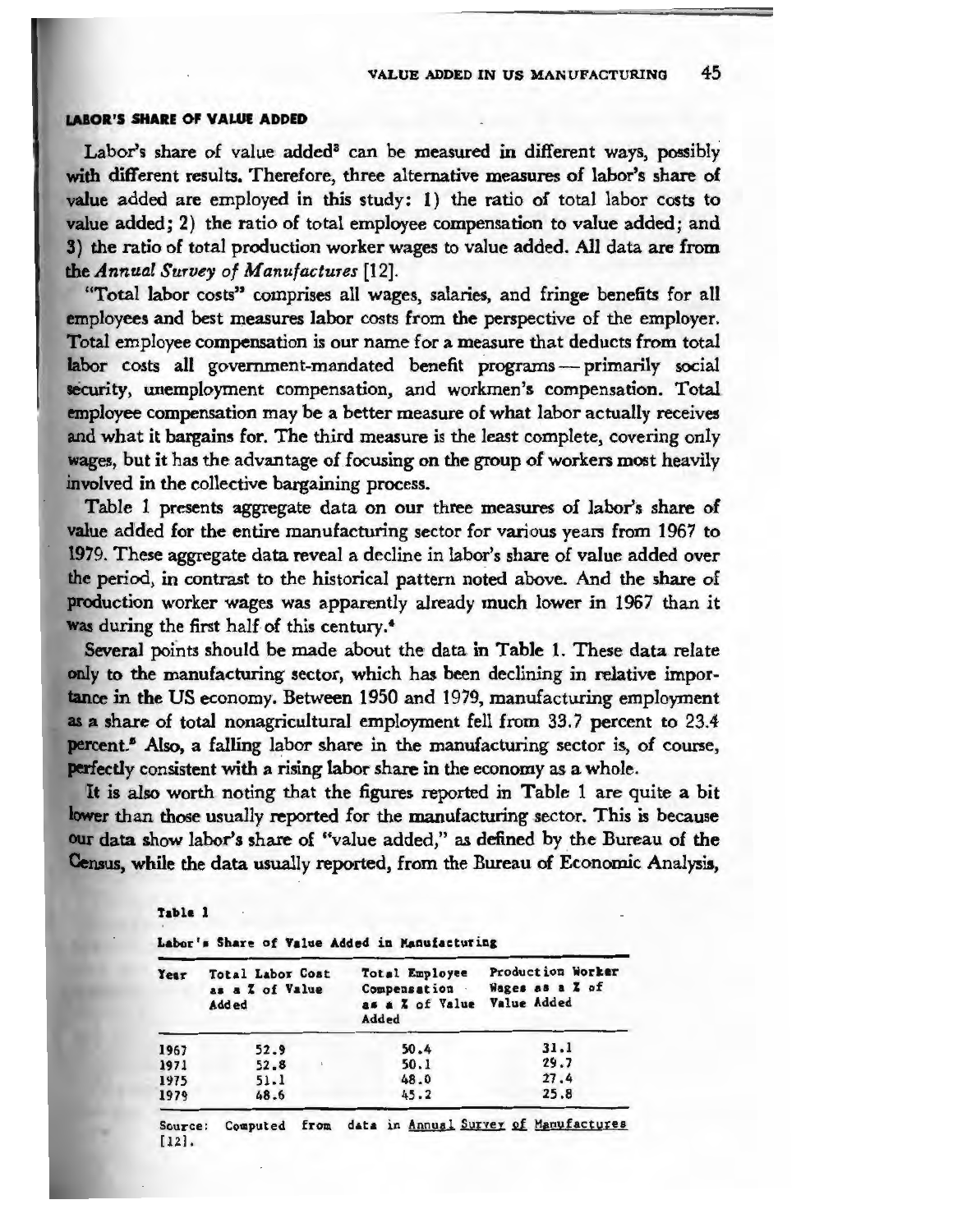show labor's share of "national income originating'' in manufacturing (14]. "National income originating'' is a more "net'' concept of value added, excluding a number of costs, such as depreciation charges, indirect state and local taxes, allowance for bad debts, and purchased services, which are all included in the Census Bureau's measure of value added [13]. Unfortunately, the BEA data are not available for individual industries.

The BEA figures for the manufacturing sector show total labor costs fluctuating in the range from 75 to 84 percent of national income originating between 1967 and 1979, with no particular trend in evidence.<sup>6</sup> Thus, it is not clear that labor's share in manufacturing is actually declining, as indicated by the Census data. However, neither set of aggregate data suggests any general problem with a *growing* labor share in US manufacturing.<sup>7</sup>

In any case, our principal concern is with neither the economy-wide nor manufacturing sector aggregate labor share. Our focus is on the relationships among growth, compensation rates, and labor's share at the individual industry level.

### **THE SAMPLE AND MEASURES OF GROWTH AND CHANGES IN LABOR'S SHARE**

Table 2

We intend first to examine the relationship between industry growth and changes in labor's share of value added. The period 1967- 1979 was selected for study because: 1) it coincides with an inflationary period during which labor costs were the subject of much public scrutiny and during which cost-of-livingadjustment clauses became common in labor contracts; 2) the years 1967 and l 979 were roughly similar in terms of the overall state of the economy, so that the impact of cyclical movements could be minimized;<sup>8</sup> and 3) the labor-cost data are unavailable for years prior to 1967.

The sample consists of 203 four-digit US manufacturing industries as defined by the Standard Industrial Classification System.<sup>9</sup> The sample industries accounted for 65 percent of total US manufacturing value added in 1979. Table 2 shows aggregate data on labor's share of value added for our 203-industry

|         | Labor's Share of Value Added in US Manufacturing, 203<br>Industry Sample 1967 and 1979 |                                                            |      |           |                                                        |    |
|---------|----------------------------------------------------------------------------------------|------------------------------------------------------------|------|-----------|--------------------------------------------------------|----|
| Year    | Total Labor<br>Cost as a I<br>of Value<br>Added                                        | Total Employee<br>Compensation<br>as a % of<br>Value Added |      | $\sim 10$ | Production<br>Worker Wages<br>aa a % of<br>Value Added |    |
| 1967    | 51.0                                                                                   |                                                            | 48.6 |           | 30.3                                                   |    |
| 1979    | 47.3                                                                                   |                                                            | 44.1 |           | 25.4                                                   |    |
| Source: | Computed from data in Annual<br>$\overline{u}$ , fini                                  |                                                            |      |           | <u>Survey</u>                                          | Q£ |

Manufactures [12]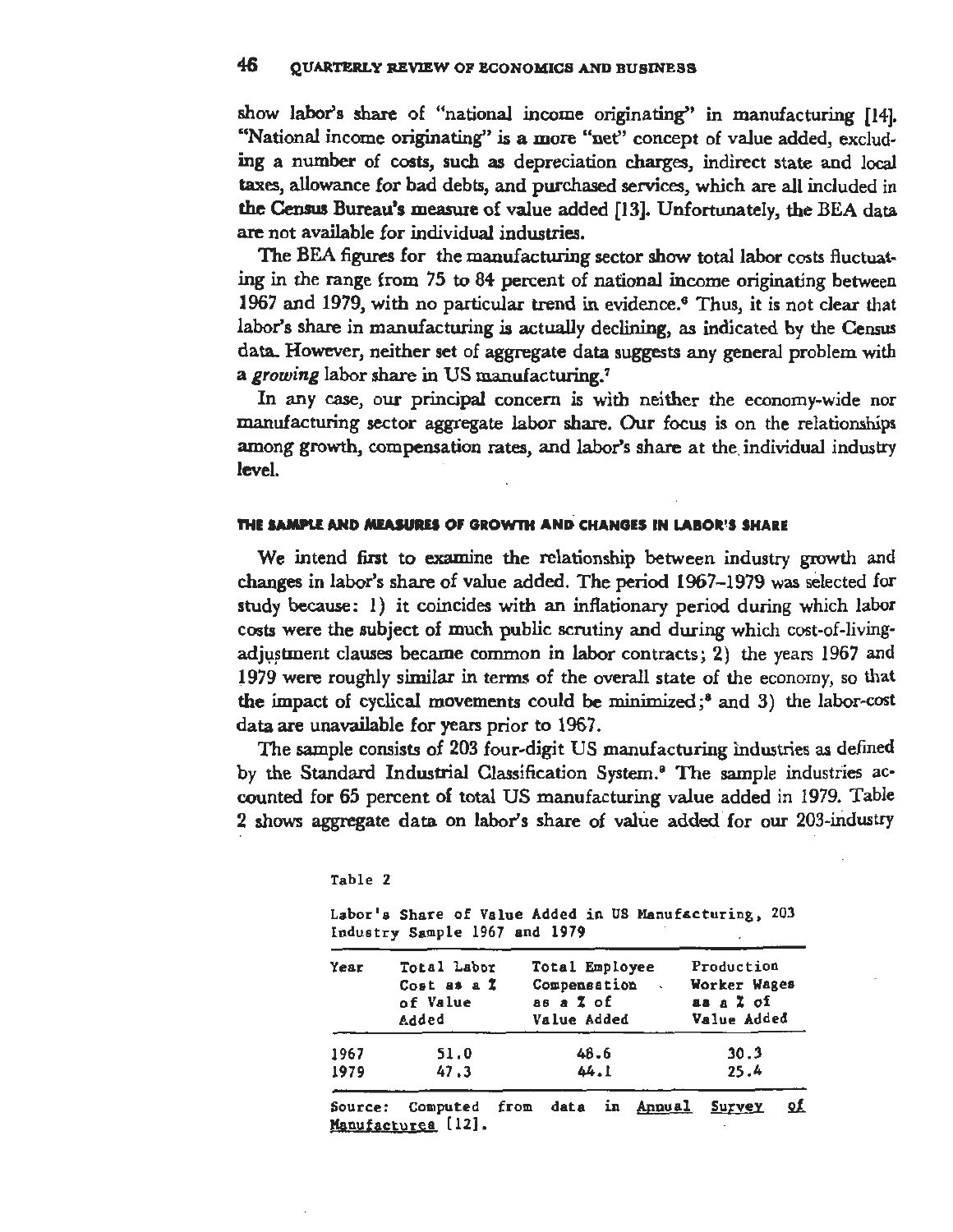**sample** for 1967 and 1979. The figures are very close to those presented for the **entire** manufacturing sector in Table 1 and show the same downward movement in labor's share between 1967 and 1979.

For each industry in the sample, industry growth is measured using the vari**able** RVA, which is the relative or percentage change in industry value added over the period 1967-1979. Much of the growth captured by RVA is inflation **rather** than real growth, but the relative positions of different industries should not be materially affected by a general inflation.<sup>10</sup>

For each industry three alternative measures of the change in labor's share of value added for the period 1967-1979 are used: 1) RTLCVA, the relative or percentage change in the ratio of total labor costs to value added; 2) RCOMPVA, the relative or percentage change in the ratio of total employee compensation ( total labor costs minus government-mandated fringe benefits) to value added; and 3) RWAGVA, the relative or percentage change in the ratio of total production worker wages to value added.11 Details on the calculation of all variables employed in this study can be found in the appendix.

At the individual industry level, 145 industries in our 203-industry sample experienced a decrease in labor's share from 1967 to 1979 (in terms of total **labor** costs), while only 58 industries experienced an increase. For the 203 industry sample, the unweighted mean value for RTLCVA is  $-0.055$ , for RCOMPVA, -0.076, and for RWAGVA, -0.133. Again, these results hardly suggest a general problem with a growing labor share.

The simple correlation coefficients between our measure of industry growth, **RV A,** and the three measures of the relative change in labor's share of value added, RTLCVA, RCOMPVA, and RWAGVA for the 203-industry sample  $are -0.43, -0.45,$  and  $-0.40$ , respectively. Thus, RVA is strongly and negatively correlated with changes in labor's share, as expected. This strong nega**tive** correlation between industry growth and changes in labor's share is consistent with the "Drucker hypothesis." However, to be convincing it must also **be** shown that the increases in labor's share occurring in slow-growth industries **were** associated with above-average increases in wage or compensation rates, since causation is presumed to flow from compensation rates to labor's share to stagnation.

There is an alternative hypothesis explaining a negative association between industry growth and changes in labor's share. Industries that grow faster should **experience** a higher average rate of return to capital over the period of growth, since the growth in demand tends to precede the supply response. Indeed, econometric studies in industrial organization. typically include a growth vari**able** in models designed to explain inter-industry profit rate differences, and such variables often perform well.<sup>12</sup> This suggests that faster growth may produce a faster decline ( or slower rise) in labor's share.

Of course, the rapidly growing demand for labor in faster-growing industries may also cause wage rates in these industries to rise, partly nullifying the labor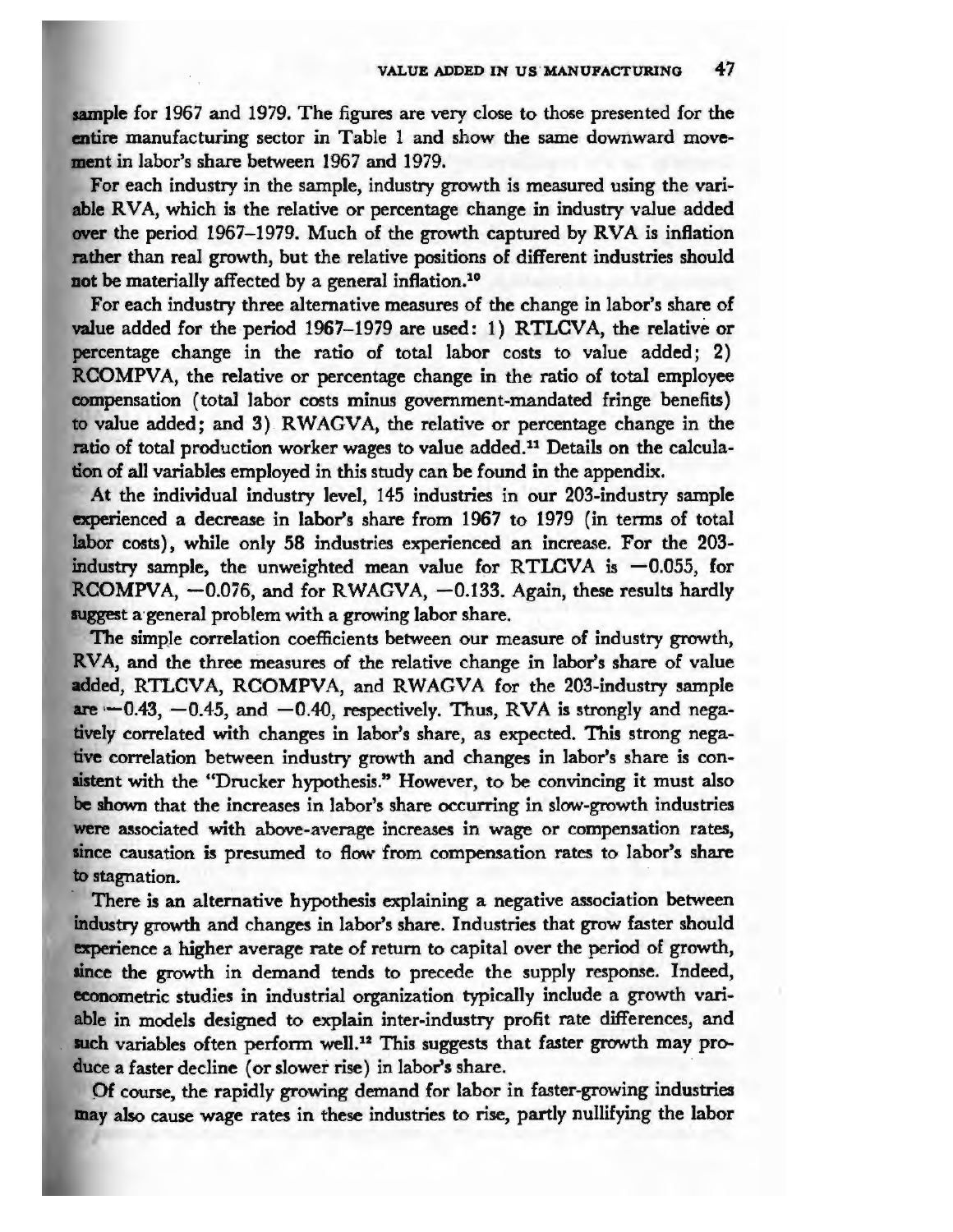share effect. But the spillover effects of pattern-setting wage settlements may result in little variation in the increases in compensation rates over time across industries in the manufacturing sector.<sup>18</sup> If fast- and slow-growth industries experience similar wage increases, then we should find a negative association between growth and labor's share. However, causation would be the reverse of that suggested by the "Drucker hypothesis." To resolve this issue it is necessary to look at what was happening to wage or compensation rates as industry growth rates varied across industries.

# **INDUSTRY GROWTH, WAGE RATES, AND LABOR'S SHARE**

To examine the relationships among industry growth, compensation rates, and labor's share, three alternative measures of compensation-rate changes have been computed for each industry over the period 1967-1979: 1) RTLCEMP, the relative or percentage change in total labor costs per employee; 2) RCOMPEMP, the relative or percentage change in total compensation per employee; and 3) RWAGMH, the relative or percentage change in production worker wages per man-hour. In addition, since industry growth might have been affected by the beginning (1967) level of labor's share - the latter may have already been "too high" - three measures of the beginning labor share have also been computed for each industry: 1) TLCVA67, total labor costs as a percentage of value added; 2) COMPVA67, total employee compensation as a percentage of value added; and 3) WAGV A67, total production worker wages as a: percentage of value added.

The 203-industry sample has been divided into three equal-sized groups based upon the value of RVA, the industry growth measure. Table 3 shows the mean values for the variables representing changes in labor's share, changes in the rate of labor compensation, and beginning labor share for each group. Table 4 .presents z-values for testing the significance of the differences between the various means presented in Table 3.

For RTLCVA, RCOMPVA, and RWAGVA, the results show a consistent pattern. However measured, labor's share of value added fell between 1967 and 1979 for all three groups (except as indicated by RTLCVA in low-growth industries). It fell the most, on average, in high-growth industries, and fell the least, on average, in low-growth industries. Differences between group means are generally statistically significant ( except for the low-medium difference for RWAGVA).

These results are apparently not due to differences in the rate of growth of labor compensation rates, however. Looking at RTLCEMP, RCOMPEMP, and RWAGMH, we again find a consistent pattern, but the fastest compensation growth took place in the high-growth industries, and the slowest compensation growth took place in the slow-growth industries. So the relatively large average decrease in labor's share of value added in high-growth industries cannot be attributed to slow compensation-rate growth, nor can the increase or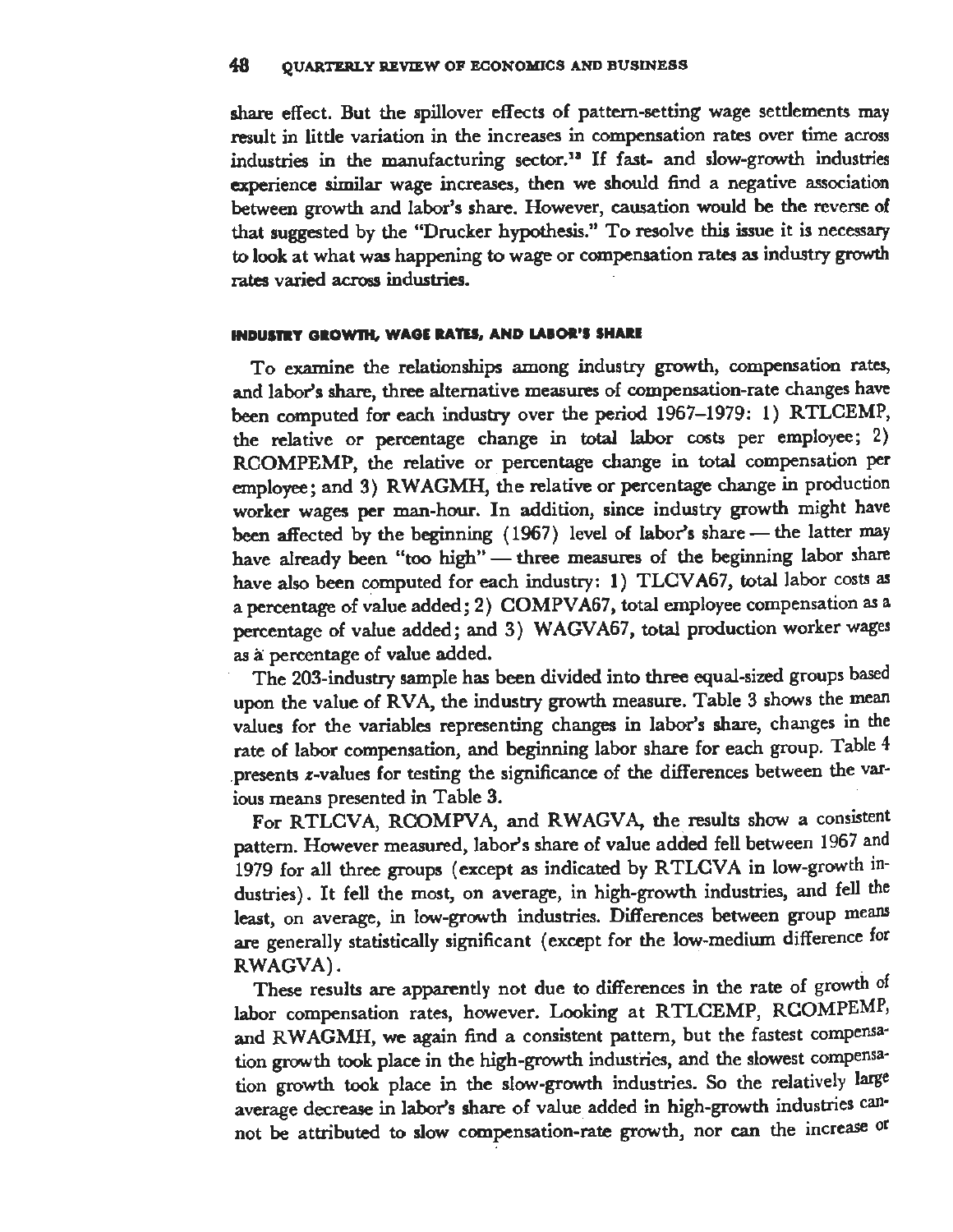Table 3

| Variable      | Lova      | Medium    | High <sup>c</sup> |
|---------------|-----------|-----------|-------------------|
| Mean RTLCVA   | 0.0067    | $-0.0431$ | $-0.1289$         |
| Mean RCOMPVA  | $-0.0162$ | $-0.0628$ | $-0.1508$         |
| Mean RWAGVA   | $-0.0730$ | $-0.1199$ | $-0.2075$         |
| Mean RTLCEMP  | 1.3965    | 1.4187    | 1.5024            |
| Mean RCOMPEMP | 1.3413    | 1.3822    | 1.4367            |
| Mean RWAGMH   | 1,2654    | 1.2892    | 1.3796            |
| Mean TLCVA67  | 0.5281    | 0.5026    | 0.5053            |
| Mean COMPVA67 | 0.5010    | 0.4778    | 0.4797            |
| Mean WAGVA67  | 0.3377    | 0.2993    | 0.3102            |

Mean Values of Labor Compensation **Variables** for Low-, Medium-, and High-Growth Industries

<sup>8</sup> For low-growth industries, the value of RVA **6anged** from -0.27 to 1.38, **with a mean** of 0.89. For **medium-growth industries,** the value of RVA ranged from 1.38 to 2. 15, with. a **mean** of !-72. For high-growth industries, the value of ranged from 2.16 to 6.41, with a mean of 3.07 .

#### Table 4

z-Values for Differences Between the Means of Labor Compensation Variables for Low-, Medium-, and High-Growth **lnduatries** 

| Low-Medium | Medium-High | Low-High   |
|------------|-------------|------------|
| $2.12*$    | $3.97**$    | $6.00**$   |
| $2.08*$    | $4.46**$    | $6.08$ **  |
| 1.84       | $4.06**$    | $-5.58$ ** |
| $-0.43$    | $-1.57$     | $-1.86$    |
| $-0.73$    | $-1.01$     | $-1.85$    |
| $-0.49$    | $-1.95$     | $-2.29*$   |
| 1.13       | $-0.12$     | 1.09       |
| 1.08       | $-0.09$     | 1.07       |
| $2.12*$    | $-0.62$     | 1.59       |
|            |             |            |

\*Statiatically significant at . 05 level of confidence. \*\*Statiatically significant at .01 level of confidence.

relatively small average decrease in labor's share in slow-growth industries be attributed to an unusual escalation in wage or compensation rates.

In fact, Table 4 reveals that the differences among low-, medium-, and highgrowth industries in rates of increase in wage or compensation rates are not generally statistically significant at the .05 level. For the sample as a whole, **die** facts seem to be much more consistent with the alternative hypothesis than with the "Drucker hypothesis." Slow-growth industries experienced increases (or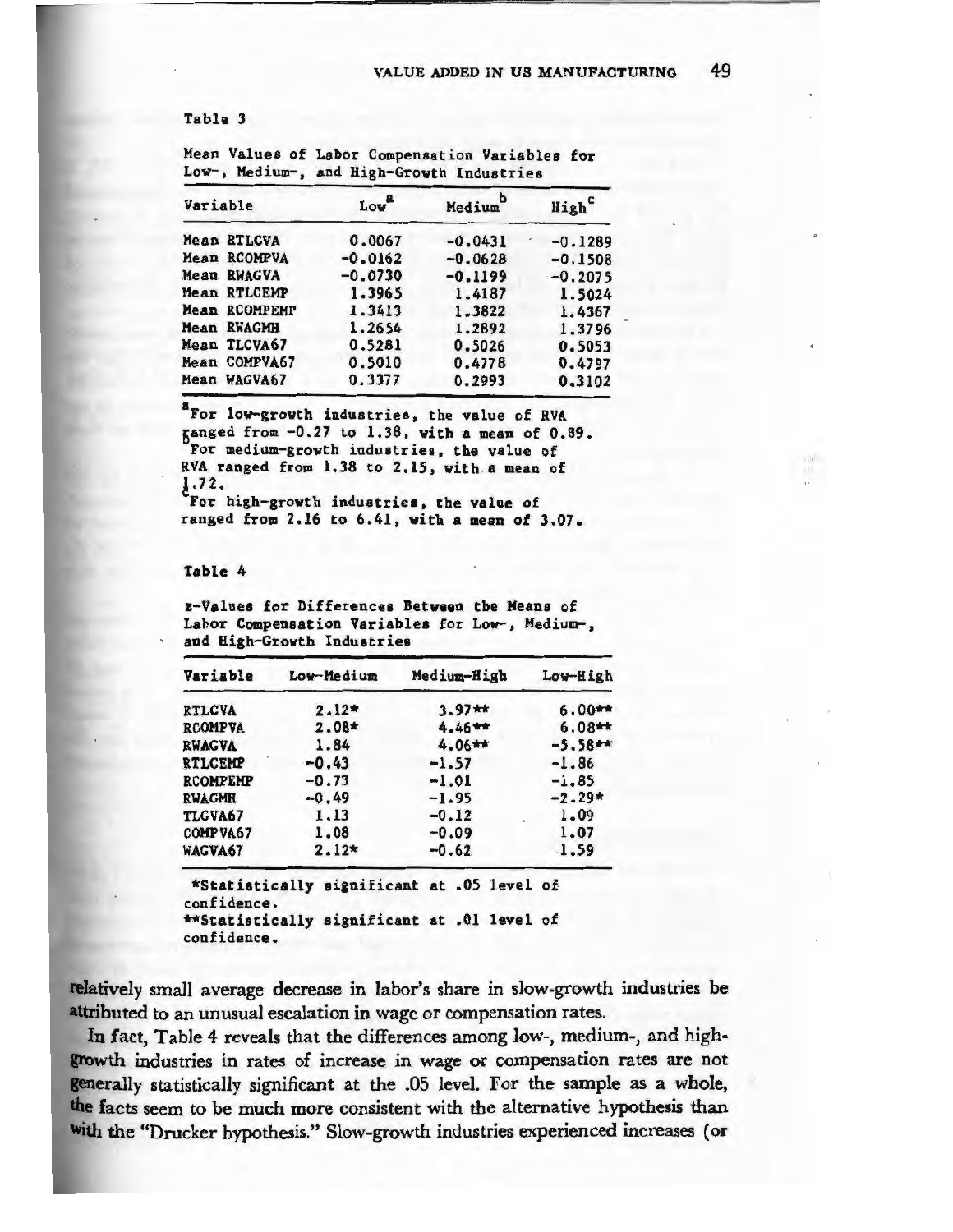slower decreases) in labor's share of value added in spite of slightly *belou*  average rates of increase in wage or compensation rates.

Looking at the figures for TLCVA67, COMPVA67, and WAGVA67, appears that labor's share of value added was typically lower at the beginning c the period for high-growth as compared to low-growth industries. Howeve: these differences are minor and not statistically significant. For manufacturin industries generally, it appears that neither the beginning level nor the rate c change in the level of labor's share of value added has had an appreciabl causal impact on the rate of industry growth.

Drucker did not in fact claim that excess wage or compensation-rate growtl was a general cause of sluggish industry performance. He suggested that th  $problem$  was primarily to be found in the steel and automobile industries [2, p. 98] Since these two industries are two of the three largest industries in ou sample (by 1979 value added), it is worthwhile to take a closer look at their performance.

For the steel industry (SIC 3312), total labor costs per employee grew-by 22! percent from 1967 to 1979, compared to the sample average of 144 percent The ratio of total labor costs to value added rose from 0.58 to 0.67. Value addec grew by only 36 percent, compared to a sample average of 89 percent. Thus, th• steel industry does not fit the general pattern, and labor compensation may indeed. be one source of its problems.

The case of automobiles (SIC 3711) is less clear. While total labor costs pe1 employee grew by an above-average 212 percent, and the ratio of total labo1 costs to value added rose from 0.44 to 0.53, value added growth was 84 percent, only a bit below average. This may, however, be indicative of a period of transition. Given the auto industry's troubles in the early 1980s it seems plausible to conclude that "excess wages" are a problem. For these two industries, then, Drucker's position seems to have been substantially vindicated by our data.<sup>14</sup>

### **CONCLUDING REMARKS**

In the manufacturing sector as a whole, our data indicate that labor's share of value added declined over the period 1967-1979. And while, across individual industries, changes in labor's share of value added are indeed inversely correlated with industry growth, slow-growth industries, on average, experienced approximately the same ( or slightly lower) rates of increase in wage or com· pensation rates as faster-growing industries. Therefore, it does not appear that excess wage growth has been a general cause of either increases in labor's share of value added or of sluggish industry growth. It seems more likely that sluggish industry growth leads to increases in labor's share of value added, as slow-growth industries are faced with the apparent necessity of matching the wage or compensation rate increases of faster-growing industries. This is not to say that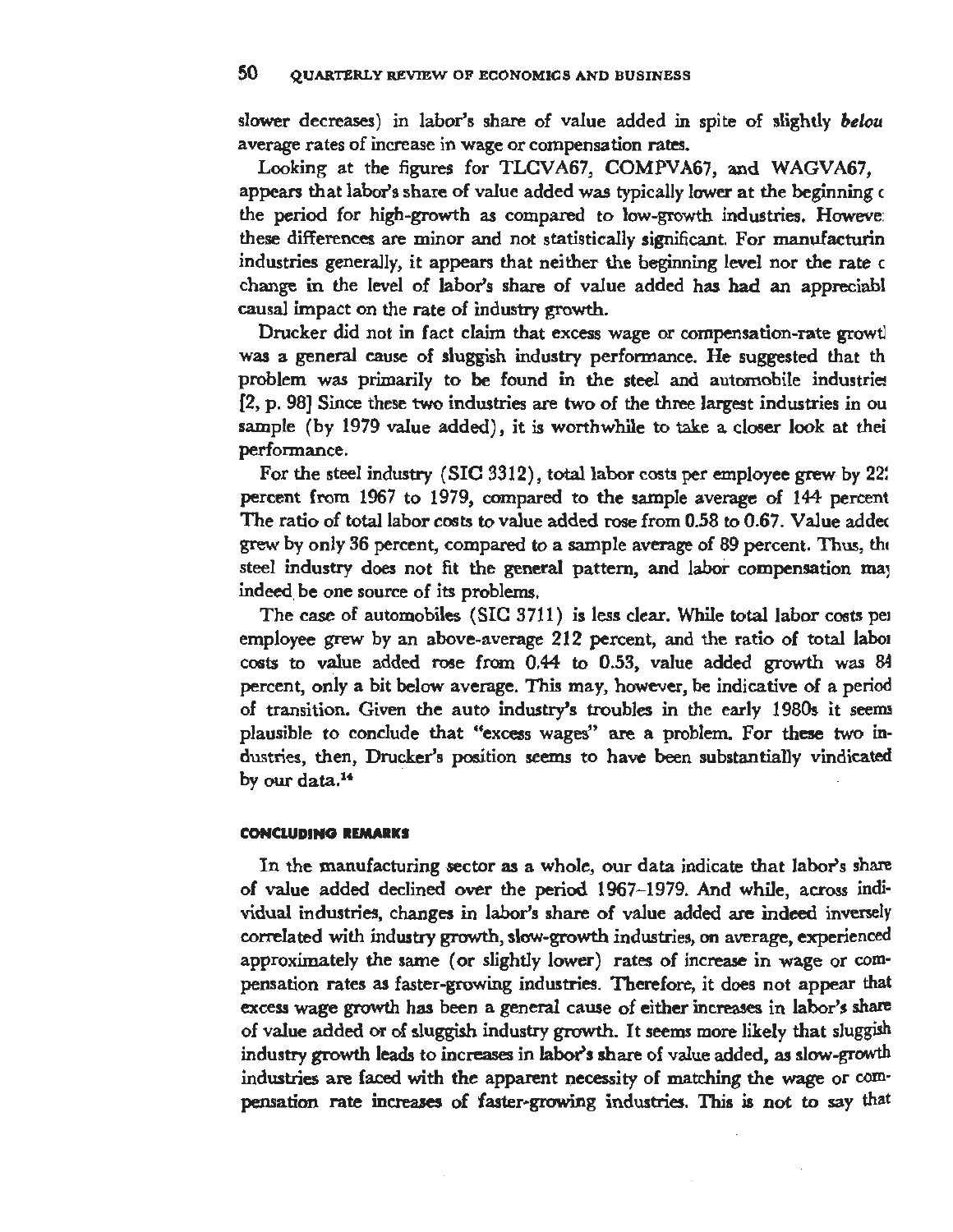excess wage growth may not be a serious problem in some specific industries, but such cases appear to be the exception rather than the rule.

#### **APPENDIX**

#### **Variables Employed in the Study**

All variables used in this study have been computed from data appearing in the *Annual Survey of Manufactures,* various years. In the description of each variable **below,** VA represents value added, TLC represents total labor costs, GMF represents government-mandated fringe benefits, COMP represents (TLC - GMF), WAG represents production worker wages, EMP represents the total number of employees, and **MH** represents production worker man-hours. The numbers 79 and 67 represent the **years** 1979 and 1967, respectively.

| Variable        | Computation                                        |
|-----------------|----------------------------------------------------|
| <b>RVA</b>      | $(VA79 - VA67)/VA67$                               |
| <b>RTLCVA</b>   | $[(TLC79/VA79) - (TLC67/VA67)]/(TLC67/VA67)$       |
| <b>RCOMPVA</b>  | $[(COMP79/VA79) - (COMP67/VA67)]/(COMP67/VA67)$    |
| <b>RWAGVA</b>   | $[(WAG79/VA79) - (WAG67/VA67)]/(WAG67/VA67)$       |
| <b>RTLCEMP</b>  | $[(TLC79/EMP79) - (TLG67/EMP67)]/(TLC67/EMP67)$    |
| <b>RCOMPEMP</b> | $[(COMP79/EMP79) - (COMP67/EMP67)]/(COMP67/EMP67)$ |
| <b>RWAGMH</b>   | $[(WAG79/MH79) - (WAG67/MH67)]/(WAG67/MH67)$       |
| TLCVA67         | <b>TLC67/VA67</b>                                  |
| COMPVA67        | <b>COMP67/VA67</b>                                 |
| WAGVA67         | <b>WAG67/VA67</b>                                  |

#### **NOTES**

• We gratefully acknowledge the helpful comments of an anonymous referee. However, we remain responsible for any remaining errors.

1. For the issues in the debate, see Lebergott [6), Kravis [5], and Solow [11].

2. Lebergott (6, p. 85) presents the following figures on the ratio of manufacturing payroll to manufacturing value added: 1889-1899, 54.0 percent; 1919-1929, 51.5 percent; and 1947-1954, 53.9 percent.

3. Value added is a measure of manufacturing activity derived by subtracting the cost of materials, supplies, containers, fuel, purchased electricity, and contract work from the value of shipments, with several additional adjustments. For more details see the *Annual Survey of Manufactures* [12).

**4.** This share, reported at approximately 10-year intervals over the period 1899-1951, **varied** from a peak of 41 percent in 1899 to a low of 37 percent in 1929. It stood at **40** percent in 1951. {11, p. 627)

**5. These figures were computed from the data in [4, Table B-37].** 

6. See the graphical presentation in Reynolds [10, p. 246).

7. Labor's share in manufacturing is a bit above the average for all sectors. The BEA data for the *economy* as a whole show labor's share rising from 65.2 to 71.2 percent between 1950 and 1967, with a further rise to 74.4 percent in 1979. The rapid **growth** of sectors with high labor intensity, especially government and services, appears **1lo** account for a good part of this increase. See (4, Tables B-21 and B-27; and 14 July 1979, Tables 6.3B and 6.5B].

8. Labor's share in the private economy appears to behave in a countercyclical manner. See [10, pp. 245-46]. The similarity of the years 1967 and 1979 can be seen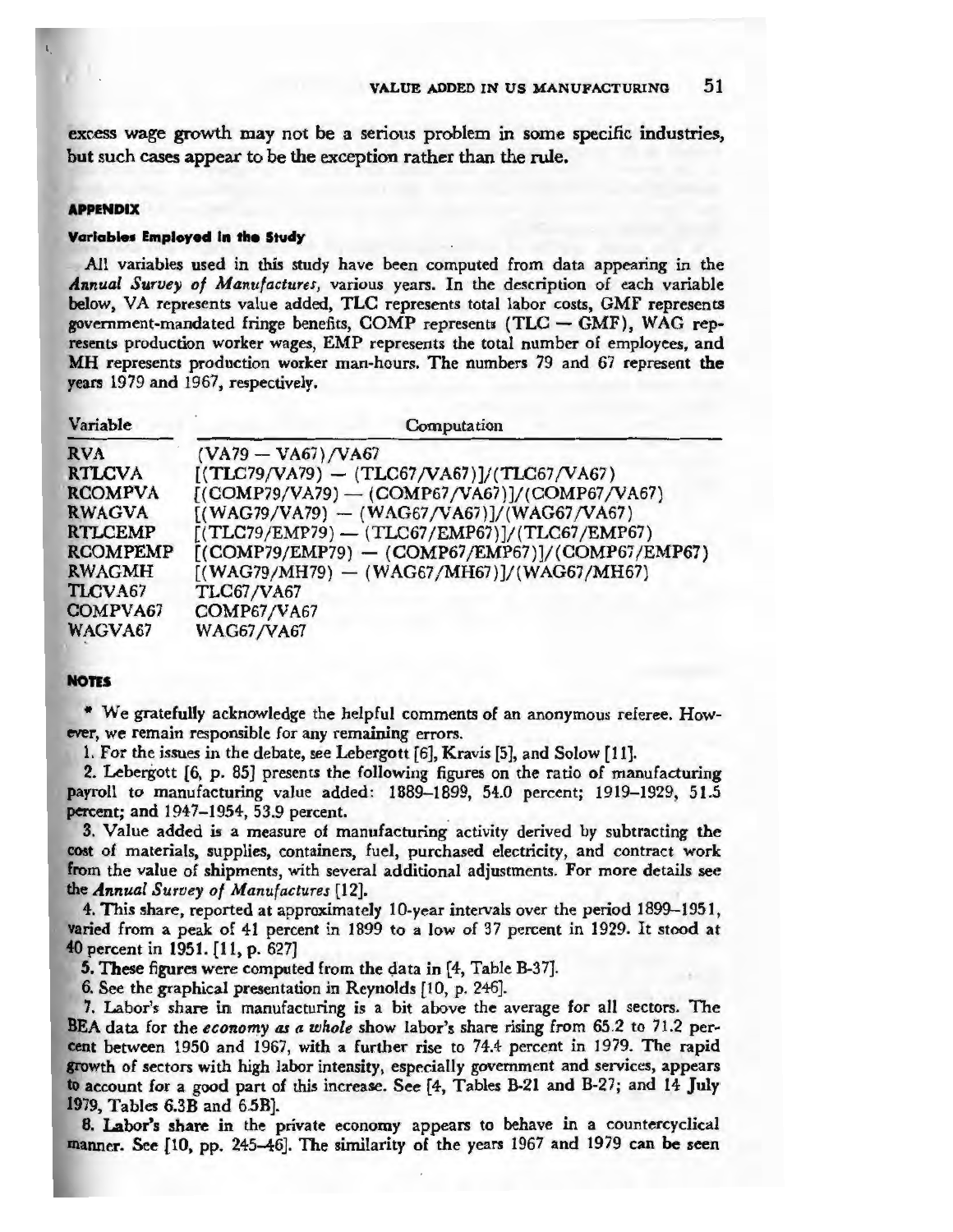from the following: In 1967, real GNP grew by 2.7 percent, following growth of 6 percent in the previous year. In 1979, real GNP grew by 3.2 percent, following growt of 4.8 percent in the previous year. While the civilian unemployment rate was sul stantially higher in 1979 than in 1967 (5.8 percent to 3.8 percent), the percentage  $\epsilon$ the population employed was actually higher in 1979 (59.2 percent to 55.8 percent: See [4, Tables B-1 and B-21].

9. The sample consists of all four-digit industries for which comparable data wer available for the years 1967 and 1979, except: 1) those industries with a value of shir ments under \$500 million in 1972; 2) those industries with "miscellaneous" or "nc elsewhere classified" in their titles; and 3) those industries, primarily military, fo which government is the major purchaser.

10. Of course; an industry for which price movements over the period differed sub stantially from the manufacturing-sector average may rank differently in the growth o real output compared to money value added, particularly if raw materials prices do no move in parallel with output prices.

11. Three measures of the absolute, rather than relative, change in labor's share o. value added were also computed. However, results with these measures were not sig· nificantly different from those for the measures of relative change and are not reportec below.

12. For an excellent recent example, see Martin [7].

13. Evidence seems to support the existence of this spillover effect, although tht range of such an effect across industry classifications or geographical areas is uncertain. See Eckstein and Wilson [3], Mehra [8], and Christofides et al. [1].

14. It should be noted that steel and autos are usually considered to be among the "pattern-setting" industries in studies of possible spillover effects. If so, these industries can hardly be described as victims of wage patterns established elsewhere.

#### · **REFERENCES**

1. L. N. Christofides, R. Swidinsky, and D. A. Wilton, "A Microeconometric Analysis of Spillovers within the Canadian Wage Determination Process,'' *Review of Economics and Statistics,* Vol. 62 (May 1980), pp. 213-21.

2. Peter F. Drucker, "The Danger of Excess Labor Income," *The Changing World*  'of *the Executive* (New York : Times Books, 1982), pp. 97-101.

3. Otto Eckstein and Thomas A. Wilson, "The Determination of Money Wages in American Industry," *Quarterly Journal of Economics,* Vol. 76 (August 1962), pp. 379-414.

4. *Economic Report of the President,* Washington, D.C.: US Government Printing Office, 1982.

5. Irving B. Kravis, "Income Distribution: Functional Share," *International Encyclopedia of the Social Sciences,* Vol. 7 (New York: Macmillan & the Free Press, 1968), pp. 132-45.

6. Stanley Lebergott, "Factor Shares in the Long Term: Some Theoretical and Statistical Aspects,'~ in Conference on Research in Income and Wealth, *Studies in Income and Wealth, Vol. 27 (Princeton, N.J.: Princeton University Press, 1964), pp.* 53-86.

7. Stephen Martin, "Entry Barriers, Concentration, and Profits," *Southern Economic Journal,* Vol. 46 (October 1979), pp. 471-88.

8. Y. P. Mehra, "Spillovers in Wage Determination in U.S. Manufacturing Industries," *Review of Economics and Statistics,* Vol. 58 (August 1976), pp. 301-12.